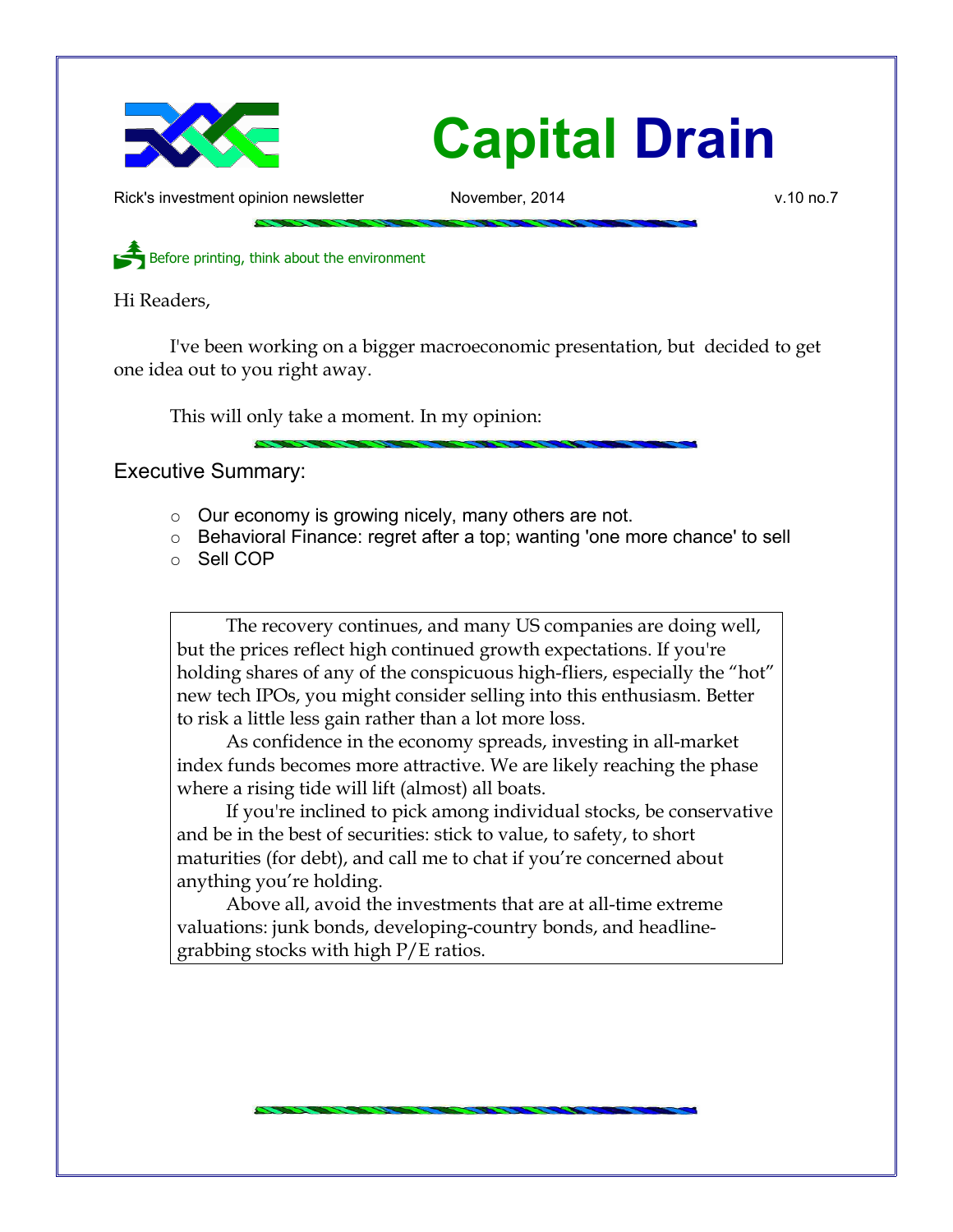## The Details:

The US economy is growing well, especially compared to elsewhere in the world. We still have some problems, to be sure, but I'm still convinced that we're comfortably in a long-term growth cycle in GDP, and therefore generally in stock prices.

Since I last wrote, the market dropped a bit and people started the gloomy talk again. Then it bounced back to new records, so the gloomy talkers fell silent. That sort of little pullback is inevitable from time to time, and shouldn't distract anyone from the bigger picture.

I'm still quite pleased with the portfolio of strong dividend-paying stocks that I've been with these past few years.

All good things come to an end someday (all bad things, too, of course) and Behavioral Finance has a warning for us. We really like to think that we're smarter than we really are. For example, it's hard for many people to sell a stock after it's dropped a bit from it's peak price. Mentally, we were counting the value of that higher price as "our" money, even though we didn't sell. Once the price falls a bit, there's a strong temptation to wait for the stock to rise to that price again before selling. We feel regrets at not having sold at the top price. We feel slightly robbed that a profit that could have been bigger will now be smaller.

Left unexamined and unopposed, this can cause us to not sell a stock when we should, procrastinating in the hope of having our feelings soothed. Don't give in to this regret. When the facts change, change your mind.

Specifically, given the state of the oil and energy market, I'm planning to sell my Conoco Philips (COP) stock by the end of the day December 3[\\*](#page-1-0) . I'd be happier if I'd sold near the peak price of around \$85 per share. Even at the current ~\$67 per share, it's delivered a very solid gain of 47% since I bought it, plus the healthy growing dividend. That's not counting that it spun off Phillips 66 (PSX) a while ago, which I sold for basically pure profit.

It is time to sell COP.

And thus I end what I think is my record-shortest newletter.

It's time to check the spelling and ship this to you.

If you have any questions, please write or phone. If you want to read more, the company [web site](http://www.LongspliceInvest.com/newsletter.shtml) has archived editions of this letter, lots of charts, and links to other

<span id="page-1-0"></span>Although strictly speaking I'm not making recommendations, I do tell my readers in advance of my plans. I don't want anyone to wonder whether I'm getting myself a better deal by making transactions before they could.